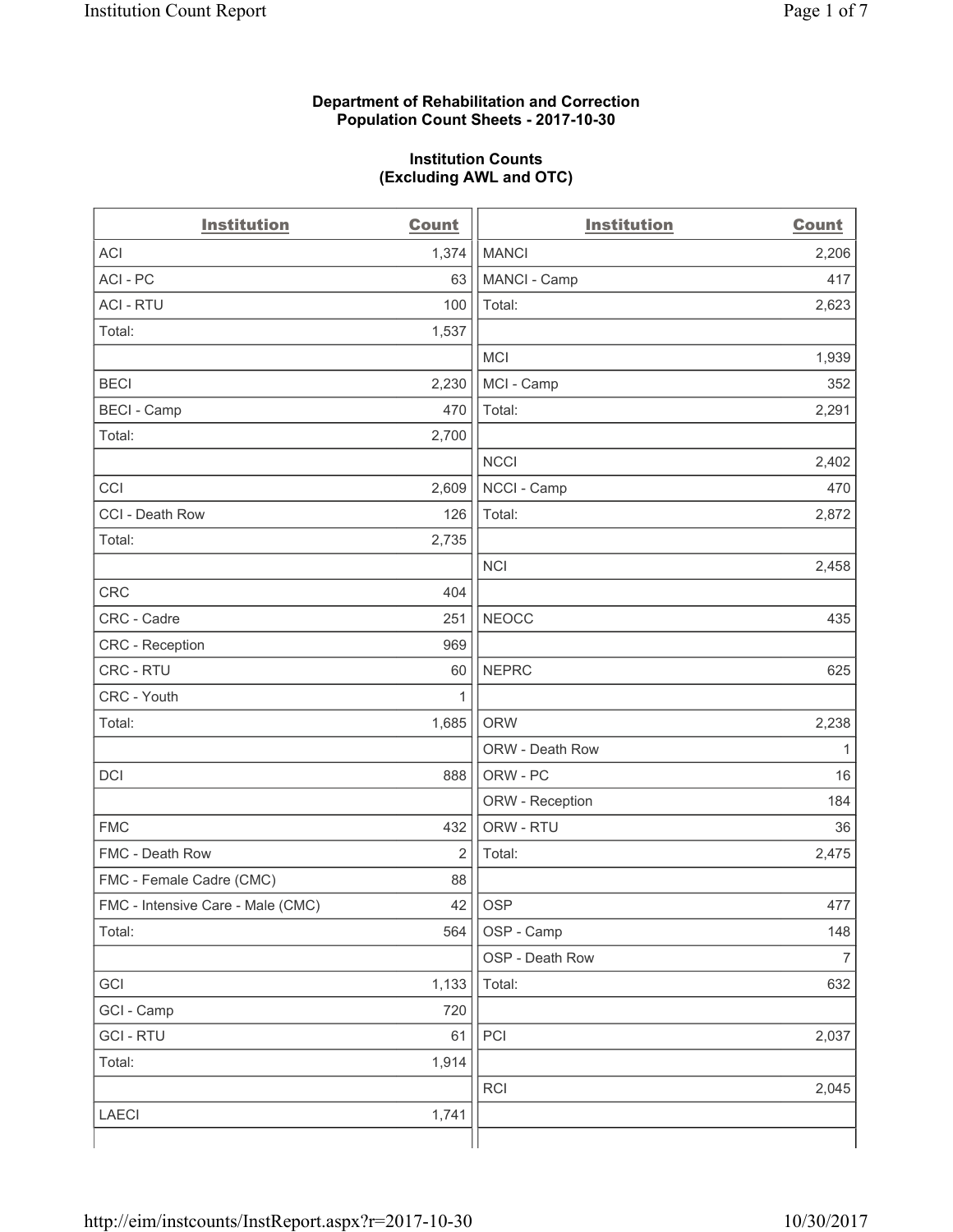|                          |       | <b>RICI</b> | 2,607                              |
|--------------------------|-------|-------------|------------------------------------|
| LECI                     | 2,317 |             |                                    |
| LECI - Camp              | 182   | SCI         | 2,018                              |
| Total:                   | 2,499 |             |                                    |
|                          |       | <b>SOCF</b> | 1,208                              |
| LOCI                     | 2,300 | SOCF - RTU  | 57                                 |
|                          |       | Total:      | 1,265                              |
| LORCI                    | 237   |             |                                    |
| LORCI - Cadre            | 145   | <b>TCI</b>  | 1,029                              |
| <b>LORCI - Reception</b> | 1,044 | TCI - Camp  | 436                                |
| Total:                   | 1,426 | Total:      | 1,465                              |
|                          |       |             |                                    |
| <b>MACI</b>              | 1,065 | <b>TOCI</b> | 477                                |
| MACI - Minimum           | 1,256 | TOCI - PC   | 91                                 |
| Total:                   | 2,321 | Total:      | 568                                |
|                          |       |             |                                    |
|                          |       | <b>WCI</b>  | 1,233                              |
|                          |       | WCI - RTU   | 31                                 |
|                          |       | Total:      | 1,264                              |
|                          |       |             |                                    |
|                          |       |             | <b>Total Population:</b><br>49,990 |

\* The Total Population includes 30 Offenders with Reason Codes 30 & 31. \*\* The Total Population includes 38 Offenders with Reason Code 0A.

# **Male Population by Security Level (Include AWL and Exclude OTC)**

| <b>Security Level</b>  |                   | <b>Body</b> | <b>AWL</b> | $(-OTC)$ | <b>Total</b> |
|------------------------|-------------------|-------------|------------|----------|--------------|
| Total Level 5          |                   | 85          |            |          | 85           |
| Total Level 4          |                   | 2,275       | 37         | 34       | 2,278        |
| Total Level 3          |                   | 11.918      | 144        | 117      | 11,945       |
| Total Level 2          |                   | 15,837      | 217        | 148      | 15,906       |
| Total Level 1          |                   | 15,563      | 161        | 78       | 15,646       |
| <b>Total Death Row</b> |                   | 137         | 0          | 0        | 137          |
|                        | <b>Total Male</b> | 45,815      | 560        | 378      | 45,997       |

### **Female Population by Institution (Include AWL and Exclude OTC)**

| <b>Institution</b>       | <b>Body</b> | <b>AWL</b> | $(-OTC)$ | Total |
|--------------------------|-------------|------------|----------|-------|
| <b>DCI</b>               | 888         |            |          | 890   |
| <b>FMC</b>               | 24          |            |          | 24    |
| FMC - Female Cadre (CMC) | 88          |            |          | 88    |
|                          |             |            |          |       |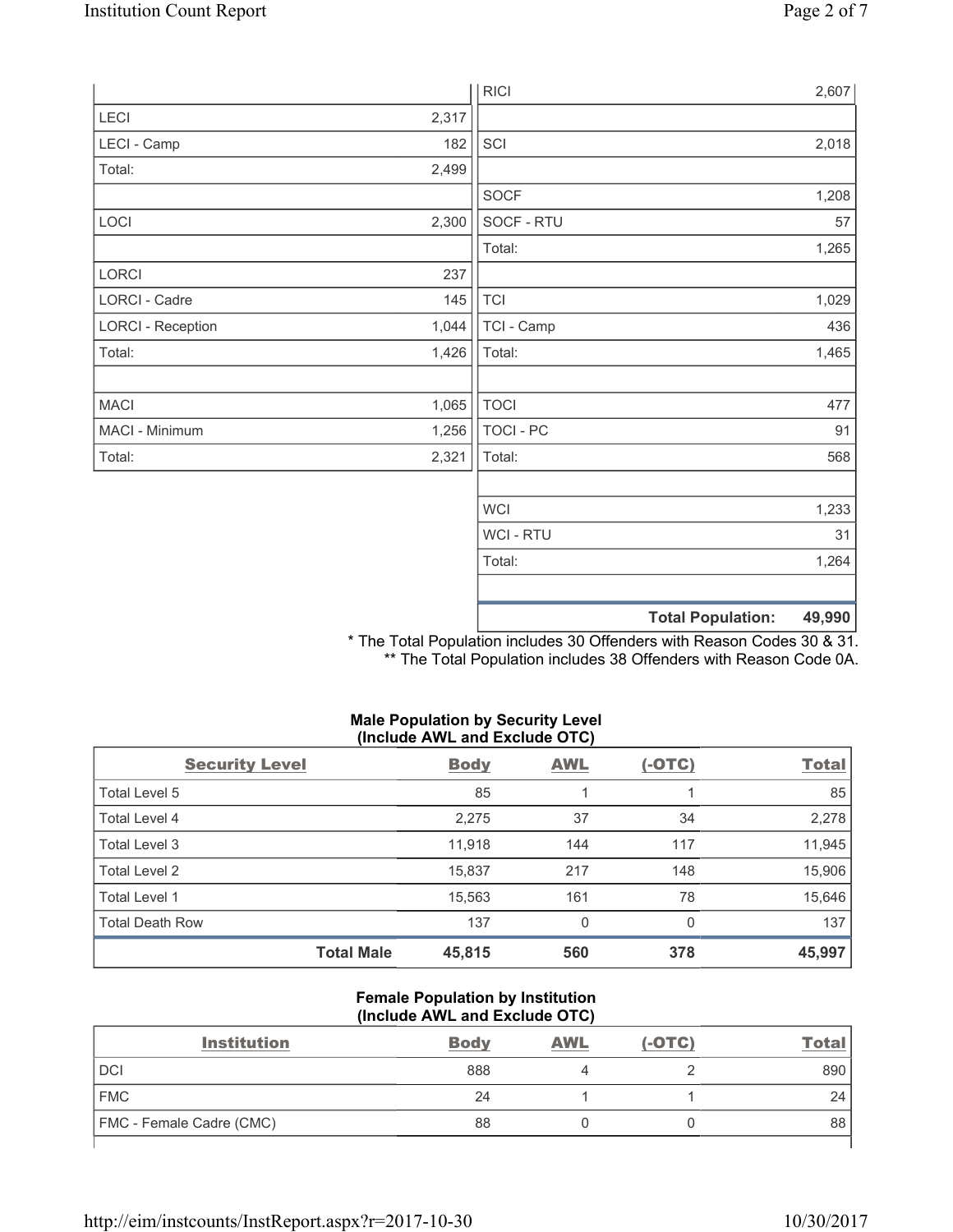| <b>NEPRC</b>    |                          | 624    | 17  | 11       | 630    |
|-----------------|--------------------------|--------|-----|----------|--------|
| <b>ORW</b>      |                          | 2,237  | 36  | 18       | 2,255  |
| ORW - Death Row |                          |        | 0   | 0        |        |
| ORW - PC        |                          | 16     | 0   | $\Omega$ | 16     |
| ORW - Reception |                          | 184    |     |          | 184    |
| ORW - RTU       |                          | 36     | 0   | 0        | 36     |
|                 | <b>Total Female</b>      | 4,098  | 59  | 33       | 4,124  |
|                 | <b>Total Population:</b> | 49,913 | 619 | 411      | 50,121 |

# **Male Population by Institution: Security Level 5 (Include AWL and Exclude OTC)**

| <b>Institution</b>   | <b>Body</b>    | <b>AWL</b> | $(-OTC)$ | <b>Total</b> |
|----------------------|----------------|------------|----------|--------------|
| ACI                  |                | 0          | 0        |              |
| LECI                 |                | 0          | 0        |              |
| LORCI                |                | $\Omega$   | 0        |              |
| <b>MACI</b>          | $\overline{2}$ | $\Omega$   | 0        | 2            |
| <b>MANCI</b>         | 4              | $\Omega$   | 0        | 4            |
| <b>OSP</b>           | 40             |            |          | 40           |
| SCI                  |                | $\Omega$   | 0        |              |
| SOCF                 | 30             | $\Omega$   | $\Omega$ | 30           |
| SOCF - RTU           | 3              | $\Omega$   | $\Omega$ | 3            |
| <b>TOCI</b>          | $\mathcal{P}$  | ∩          | U        | 2            |
| <b>Total Level 5</b> | 85             |            |          | 85           |

### **Male Population by Institution: Security Level 4 (Include AWL and Exclude OTC)**

| <b>Institution</b> | <b>Body</b> | <b>AWL</b>  | $(-OTC)$     | <b>Total</b> |
|--------------------|-------------|-------------|--------------|--------------|
| ACI                | 9           |             | 0            | 10           |
| CCI                | 5           |             |              | 5            |
| CRC                | 34          |             |              | 34           |
| CRC - Reception    | 10          | 4           |              | 10           |
| CRC - RTU          |             | $\Omega$    | U            |              |
| <b>FMC</b>         |             | $\mathbf 0$ | 0            |              |
| GCI                |             | $\mathbf 0$ | 0            |              |
| <b>LAECI</b>       |             | 0           | 0            |              |
| LECI               | 55          | $\mathbf 0$ | <sup>0</sup> | 55           |
| LOCI               | 10          | $\mathbf 0$ | 0            | 10           |
| LORCI              | 18          | 6           | 6            | 18           |
| LORCI - Cadre      | 3           | $\mathbf 0$ | 0            | 3            |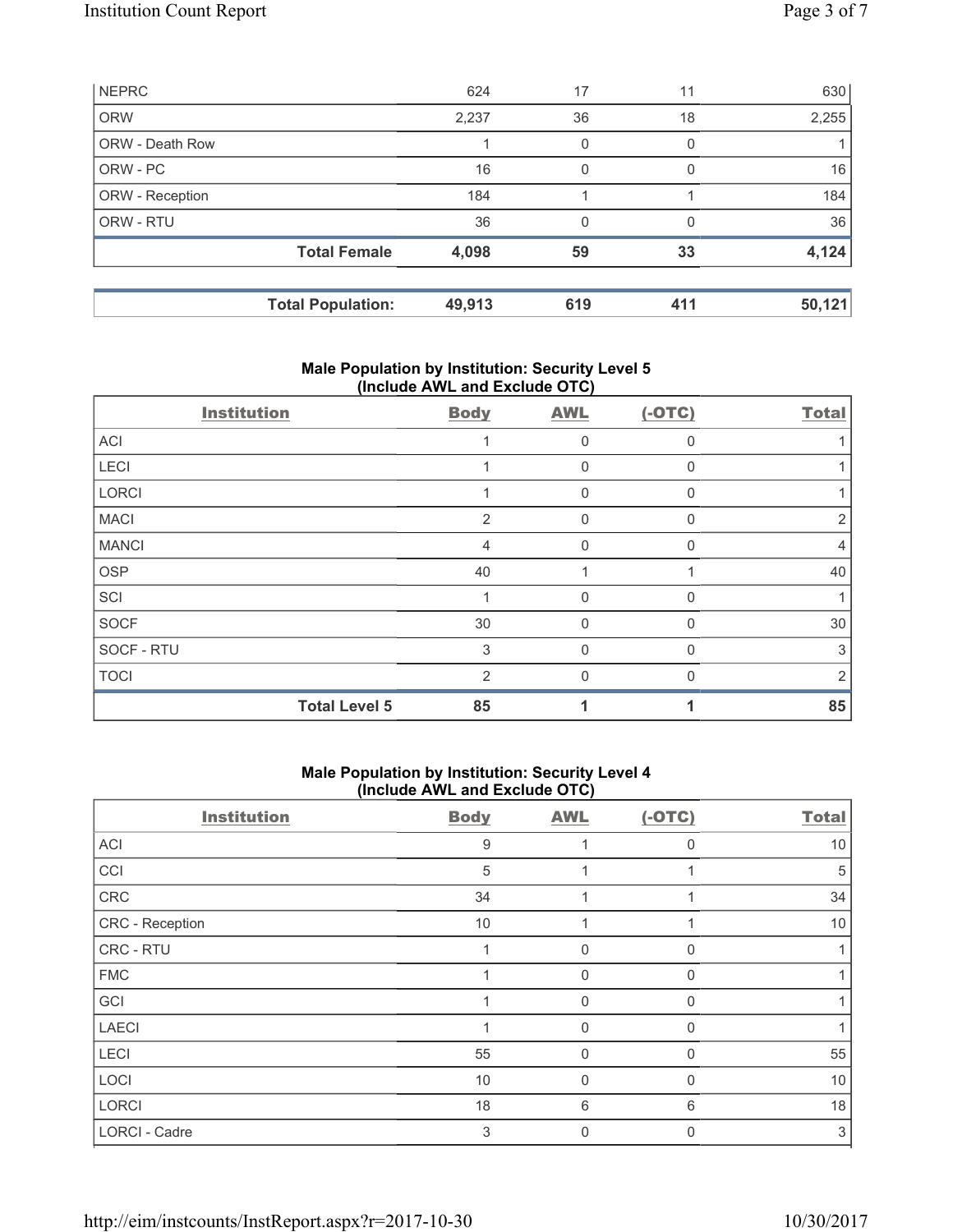| <b>LORCI - Reception</b> |                      | 5              | $\mathsf{O}\xspace$       | $\mathsf 0$         | $\,$ 5 $\,$    |
|--------------------------|----------------------|----------------|---------------------------|---------------------|----------------|
| <b>MACI</b>              |                      | 42             | 1                         | 0                   | 43             |
| <b>MANCI</b>             |                      | 104            | $\overline{2}$            | 2                   | 104            |
| MCI                      |                      | $\overline{4}$ | $\mathsf{O}\xspace$       | 0                   | 4              |
| NCCI                     |                      | $\overline{2}$ | 0                         | $\boldsymbol{0}$    | $\overline{2}$ |
| NCI                      |                      | 5              | $\mathbf 0$               | $\boldsymbol{0}$    | $\sqrt{5}$     |
| <b>OSP</b>               |                      | 434            | 5                         | 4                   | 435            |
| PCI                      |                      | 1              | 0                         | $\mathsf{O}\xspace$ | 1              |
| RCI                      |                      | 21             | $\ensuremath{\mathsf{3}}$ | $\,$ 3 $\,$         | 21             |
| <b>RICI</b>              |                      | $\overline{4}$ | $\mathsf{O}\xspace$       | 0                   | 4              |
| SCI                      |                      | 11             | $\mathsf{O}\xspace$       | $\boldsymbol{0}$    | 11             |
| SOCF                     |                      | 1,175          | 11                        | 11                  | 1,175          |
| SOCF - RTU               |                      | 54             | $\mathsf{O}\xspace$       | $\boldsymbol{0}$    | 54             |
| <b>TCI</b>               |                      | 14             | $\mathsf{O}\xspace$       | $\mathsf 0$         | 14             |
| <b>TOCI</b>              |                      | 203            | 4                         | 4                   | 203            |
| TOCI - PC                |                      | 18             | $\mathbf 0$               | $\mathsf{O}\xspace$ | 18             |
| <b>WCI</b>               |                      | 28             | 1                         | $\mathbf{1}$        | 28             |
| <b>WCI-RTU</b>           |                      | $\overline{2}$ | $\mathbf 0$               | $\mathsf{O}\xspace$ | $\overline{2}$ |
|                          | <b>Total Level 4</b> | 2,275          | 37                        | 34                  | 2,278          |

## **Male Population by Institution: Security Level 3 (Include AWL and Exclude OTC)**

| <b>Institution</b>                | <b>Body</b>    | <b>AWL</b>          | $(-OTC)$       | <b>Total</b>   |
|-----------------------------------|----------------|---------------------|----------------|----------------|
| ACI                               | 15             | $\mathbf 0$         | $\mathbf 0$    | 15             |
| ACI - PC                          | $\overline{2}$ | $\mathbf 0$         | $\mathbf 0$    | $\overline{2}$ |
| <b>ACI - RTU</b>                  | $\mathbf{1}$   | $\mathbf 0$         | $\mathsf 0$    |                |
| <b>BECI</b>                       | $\overline{1}$ | $\mathbf 0$         | $\mathbf 0$    |                |
| CCI                               | $\overline{4}$ | $\mathsf 0$         | $\mathbf 0$    | 4              |
| CRC                               | 68             | $\overline{2}$      | $\overline{2}$ | 68             |
| CRC - Cadre                       | 142            | $\mathsf 0$         | $\mathbf 0$    | 142            |
| CRC - Reception                   | 573            | 15                  | 11             | 577            |
| CRC - RTU                         | 56             | $\mathbf 0$         | $\mathbf 0$    | 56             |
| CRC - Youth                       | 1              | $\mathbf 0$         | $\mathbf 0$    | 1              |
| <b>FMC</b>                        | $\overline{4}$ | $\mathbf 0$         | $\mathbf 0$    | 4              |
| FMC - Intensive Care - Male (CMC) | $\overline{4}$ | $\mathsf{O}\xspace$ | $\mathbf 0$    | 4              |
| GCI                               | 1              | $\mathsf 0$         | $\mathbf 0$    |                |
| <b>LAECI</b>                      | 4              | $\mathsf 0$         | $\mathbf 0$    | 4              |
| LECI                              | 2,256          | 21                  | 17             | 2,260          |
| LOCI                              | 3              | $\mathbf 0$         | $\Omega$       | 3              |
| <b>LORCI</b>                      | 68             | 27                  | 26             | 69             |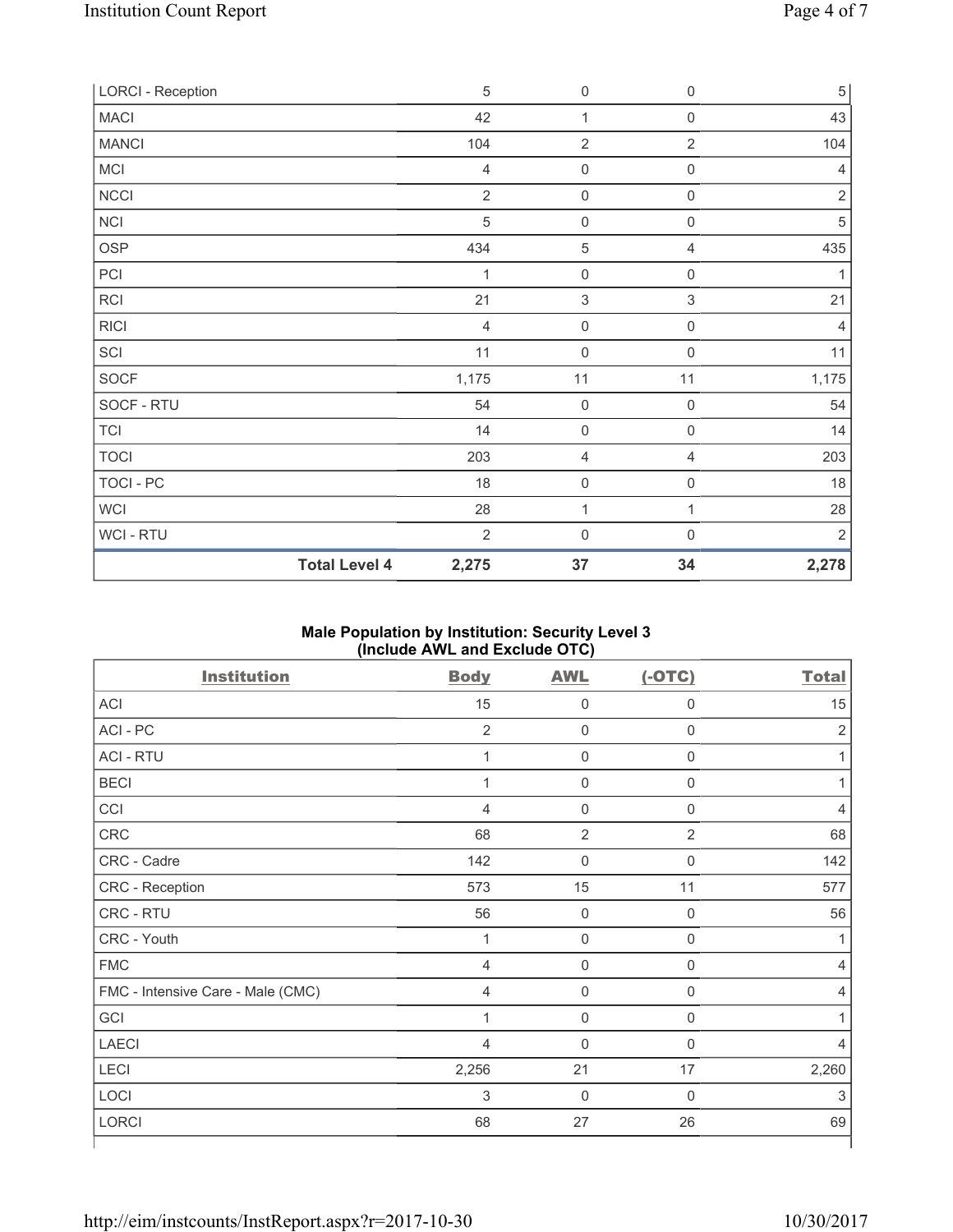| LORCI - Cadre            |                      | 91             | $\mathsf{O}\xspace$       | $\mathsf 0$         | 91             |
|--------------------------|----------------------|----------------|---------------------------|---------------------|----------------|
| <b>LORCI - Reception</b> |                      | 759            | $\mathbf{1}$              | $\mathbf{1}$        | 759            |
| <b>MACI</b>              |                      | 936            | 12                        | $\,6\,$             | 942            |
| <b>MANCI</b>             |                      | 2,080          | 16                        | 14                  | 2,082          |
| <b>NCCI</b>              |                      | 5              | $\mathbf 1$               | 1                   | $\sqrt{5}$     |
| NCCI - Camp              |                      | 1              | $\mathsf 0$               | $\mathsf{O}\xspace$ | 1              |
| <b>NCI</b>               |                      | 4              | $\mathsf{O}\xspace$       | $\mathsf{O}\xspace$ | $\overline{4}$ |
| <b>NEOCC</b>             |                      | 435            | $\overline{2}$            | $\mathsf{O}\xspace$ | 437            |
| <b>OSP</b>               |                      | $\overline{2}$ | $\mathsf{O}\xspace$       | $\mathsf{O}\xspace$ | $\sqrt{2}$     |
| PCI                      |                      | 30             | $\mathbf{1}$              | $\mathsf{O}\xspace$ | 31             |
| RCI                      |                      | 1,874          | 19                        | 17                  | 1,876          |
| SCI                      |                      | $\overline{4}$ | $\mathsf{O}\xspace$       | $\mathsf{O}\xspace$ | $\overline{4}$ |
| SOCF                     |                      | 3              | $\mathsf{O}\xspace$       | $\mathsf{O}\xspace$ | $\mathfrak{Z}$ |
| <b>TCI</b>               |                      | 969            | $\boldsymbol{9}$          | $\,8\,$             | 970            |
| TCI - Camp               |                      | 1              | $\mathsf{O}\xspace$       | $\mathsf{O}\xspace$ | 1              |
| <b>TOCI</b>              |                      | 220            | $\ensuremath{\mathsf{3}}$ | $\overline{2}$      | 221            |
| <b>TOCI - PC</b>         |                      | 73             | $\mathbf 1$               | 1                   | 73             |
| <b>WCI</b>               |                      | 1,201          | 14                        | 11                  | 1,204          |
| WCI - RTU                |                      | 27             | $\mathsf{O}\xspace$       | $\mathbf 0$         | 27             |
|                          | <b>Total Level 3</b> | 11,918         | 144                       | 117                 | 11,945         |

### **Male Population by Institution: Security Level 2 (Include AWL and Exclude OTC)**

| <b>Body</b>    | <b>AWL</b>          | $(-OTC)$            | <b>Total</b>   |
|----------------|---------------------|---------------------|----------------|
| 711            | 10                  | 8                   | 713            |
| 60             | $\mathbf 0$         | $\mathsf{O}\xspace$ | 60             |
| 64             | $\mathbf 0$         | $\mathbf 0$         | 64             |
| 1,431          | 21                  | 14                  | 1,438          |
| 1              | $\mathbf 0$         | $\mathbf 0$         | 1              |
| 1,930          | 13                  | $\overline{7}$      | 1,936          |
| 158            | $\,6\,$             | $6\,$               | 158            |
| 109            | $\mathbf 0$         | $\mathbf 0$         | 109            |
| 269            | 17                  | 17                  | 269            |
| 2              | $\mathsf{O}\xspace$ | $\mathbf 0$         | $\overline{2}$ |
| 8              | $\mathsf 3$         | $\mathbf 0$         | 11             |
| 16             | 1                   | 0                   | 17             |
| 528            | $\overline{2}$      | 1                   | 529            |
| 48             | $\mathbf 0$         | $\mathbf 0$         | 48             |
| 1,074          | 11                  | $\overline{7}$      | 1,078          |
| $\overline{2}$ | $\mathbf 0$         | $\mathbf 0$         | $\overline{2}$ |
|                |                     |                     |                |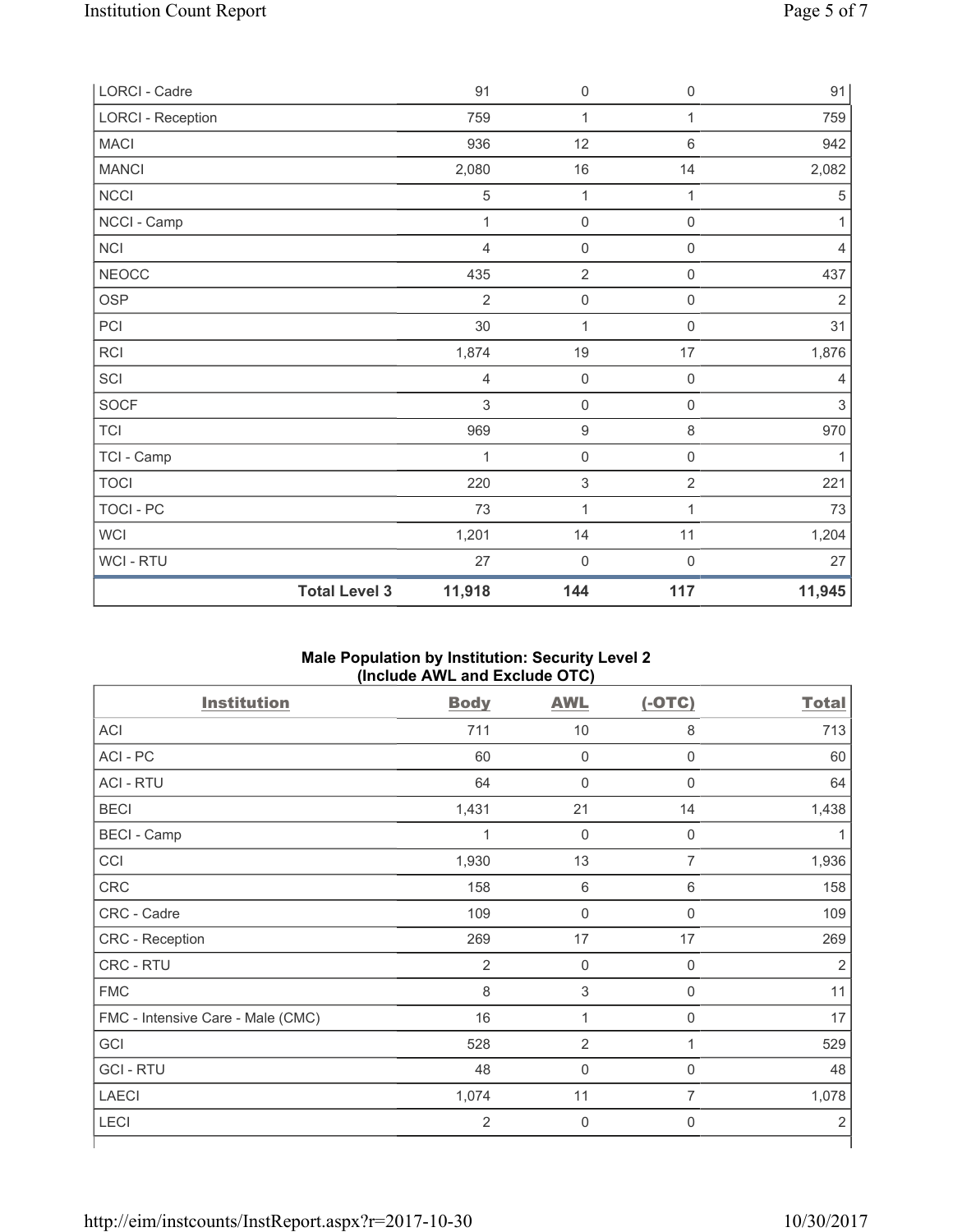| LOCI                     |                      | 1,263          | $\boldsymbol{9}$    | $\overline{2}$      | 1,270          |
|--------------------------|----------------------|----------------|---------------------|---------------------|----------------|
| LORCI                    |                      | 89             | 19                  | 18                  | 90             |
| LORCI - Cadre            |                      | 43             | $\mathsf{O}\xspace$ | $\mathsf{O}\xspace$ | 43             |
| <b>LORCI - Reception</b> |                      | 106            | $\mathbf{1}$        | $\mathsf{O}\xspace$ | 107            |
| <b>MACI</b>              |                      | 85             | $\mathbf 0$         | $\mathsf{O}\xspace$ | 85             |
| <b>MANCI</b>             |                      | $\mathsf 3$    | $\mathsf{O}\xspace$ | $\mathsf{O}\xspace$ | $\sqrt{3}$     |
| MCI                      |                      | 1,493          | $\,8\,$             | $\overline{7}$      | 1,494          |
| MCI - Camp               |                      | 1              | $\mathbf 0$         | 0                   | 1              |
| NCCI                     |                      | 1,328          | 14                  | 11                  | 1,331          |
| NCCI - Camp              |                      | 1              | $\mathsf{O}\xspace$ | 0                   | 1              |
| NCI                      |                      | 1,685          | 28                  | 19                  | 1,694          |
| PCI                      |                      | 706            | 11                  | $\overline{2}$      | 715            |
| RCI                      |                      | 148            | $\mathsf{O}\xspace$ | $\mathsf{O}\xspace$ | 148            |
| <b>RICI</b>              |                      | 1,523          | 29                  | $19$                | 1,533          |
| SCI                      |                      | 940            | $13\,$              | $\hbox{9}$          | 944            |
| <b>TCI</b>               |                      | $\overline{4}$ | $\mathsf{O}\xspace$ | $\mathsf{O}\xspace$ | $\overline{4}$ |
| TCI - Camp               |                      | 1              | $\mathbf 0$         | $\mathsf{O}\xspace$ | 1              |
| <b>TOCI</b>              |                      | $\mathsf 3$    | 1                   | 1                   | $\sqrt{3}$     |
| <b>WCI</b>               |                      | $\overline{4}$ | $\mathsf{O}\xspace$ | $\mathsf 0$         | $\overline{4}$ |
|                          | <b>Total Level 2</b> | 15,837         | 217                 | 148                 | 15,906         |

### **Male Population by Institution: Security Level 1 (Include AWL and Exclude OTC)**

| <b>Institution</b>                | <b>Body</b>    | <b>AWL</b>     | $(-OTC)$    | <b>Total</b> |
|-----------------------------------|----------------|----------------|-------------|--------------|
| <b>ACI</b>                        | 638            | 9              | 3           | 644          |
| ACI - PC                          | 1              | $\mathbf 0$    | $\mathbf 0$ |              |
| <b>ACI - RTU</b>                  | 35             | $\mathbf 0$    | $\mathbf 0$ | 35           |
| <b>BECI</b>                       | 798            | 13             | 5           | 806          |
| <b>BECI</b> - Camp                | 469            | $\mathbf 0$    | $\mathbf 0$ | 469          |
| CCI                               | 669            | $\overline{2}$ | 0           | 671          |
| CRC                               | 81             | 5              | 3           | 83           |
| CRC - Reception                   | 113            | $\overline{4}$ | $\mathsf 3$ | 114          |
| CRC - RTU                         | $\overline{1}$ | $\mathbf 0$    | $\mathbf 0$ |              |
| <b>FMC</b>                        | 395            | $\overline{4}$ | 0           | 399          |
| FMC - Intensive Care - Male (CMC) | 22             | 1              | $\mathbf 0$ | 23           |
| GCI                               | 603            | 13             | 6           | 610          |
| GCI - Camp                        | 720            | $\overline{2}$ | $\mathbf 0$ | 722          |
| <b>GCI-RTU</b>                    | 13             | $\mathbf 0$    | $\mathbf 0$ | 13           |
| <b>LAECI</b>                      | 662            | $\overline{4}$ | 3           | 663          |
| <b>LECI</b>                       | 3              | $\mathsf{0}$   | $\mathbf 0$ | 3            |
|                                   |                |                |             |              |